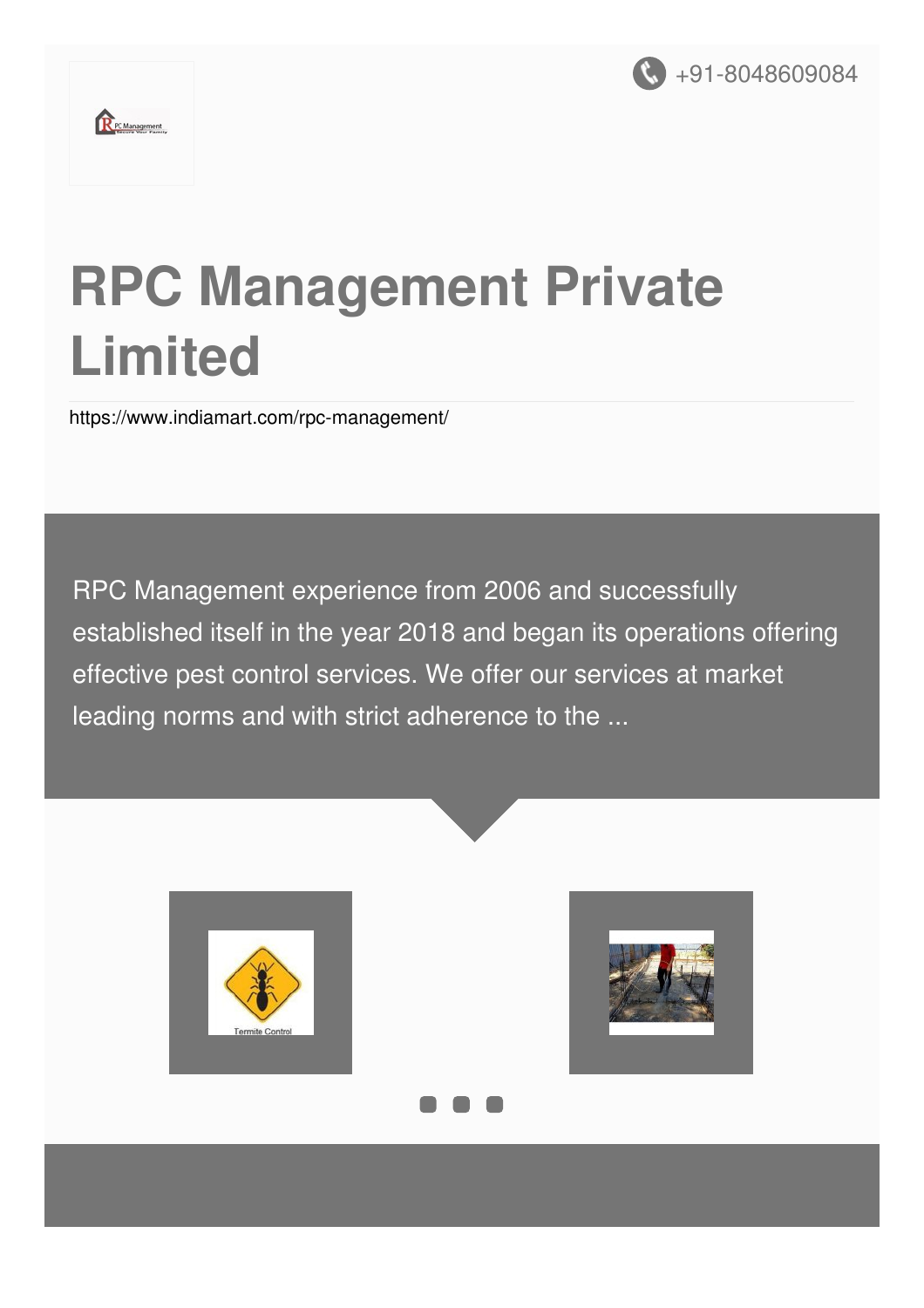### About Us

RPC Management experience from 2006 and successfully established itself in the year 2018 and began its operations offering effective pest control services. We offer our services at market leading norms and with strict adherence to the specifications and preferences of the clients. Our deft professionals follow a professional approach and analyze the different aspects of the problems and effectively resolve them with quality measures. Backed by a well equipped infrastructural unit, we render our services in commercial, industrial, public as well as residential sectors. We use latest technology, modern machinery, economically viable chemicals, insecticides and pesticides to control pests that would cease their growth. Our services, availed by several clients, have been highly recommended and acclaimed for their durability, quality, effectiveness and long lasting service. We aim for total client satisfaction and hence execute our services meticulously offering a safe and hygienic environment. With almost 6 years of experience in this domain we have devised innovative ways to tackle different types of pest control measures. At the onset a thorough inspection is done by our experts and on the basis of the examination the required measures are taken and implemented. Our efficacious services, adherence to time and needs of the customers and affordable price range has mustered a huge client base. Moreover, transparency in business, ethical policies and fair means of business...

> **For more information, please visit** <https://www.indiamart.com/rpc-management/profile.html>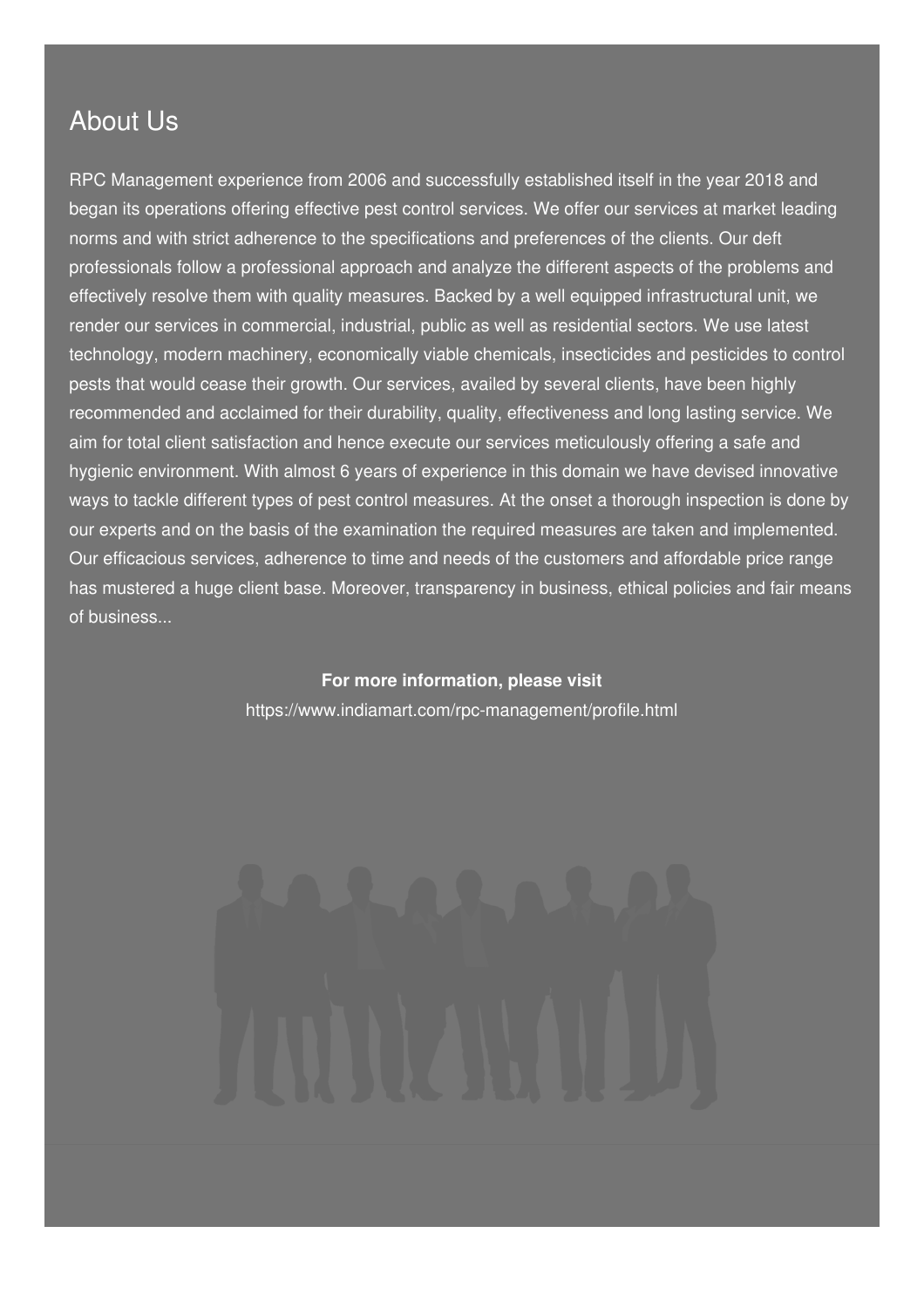#### **PEST CONTROL SERVICES**



**Termite Pest Control Services** 



Mosquito Control Service



**Cockroaches Pest Control** Service



**Bed Bugs Pest Control** Service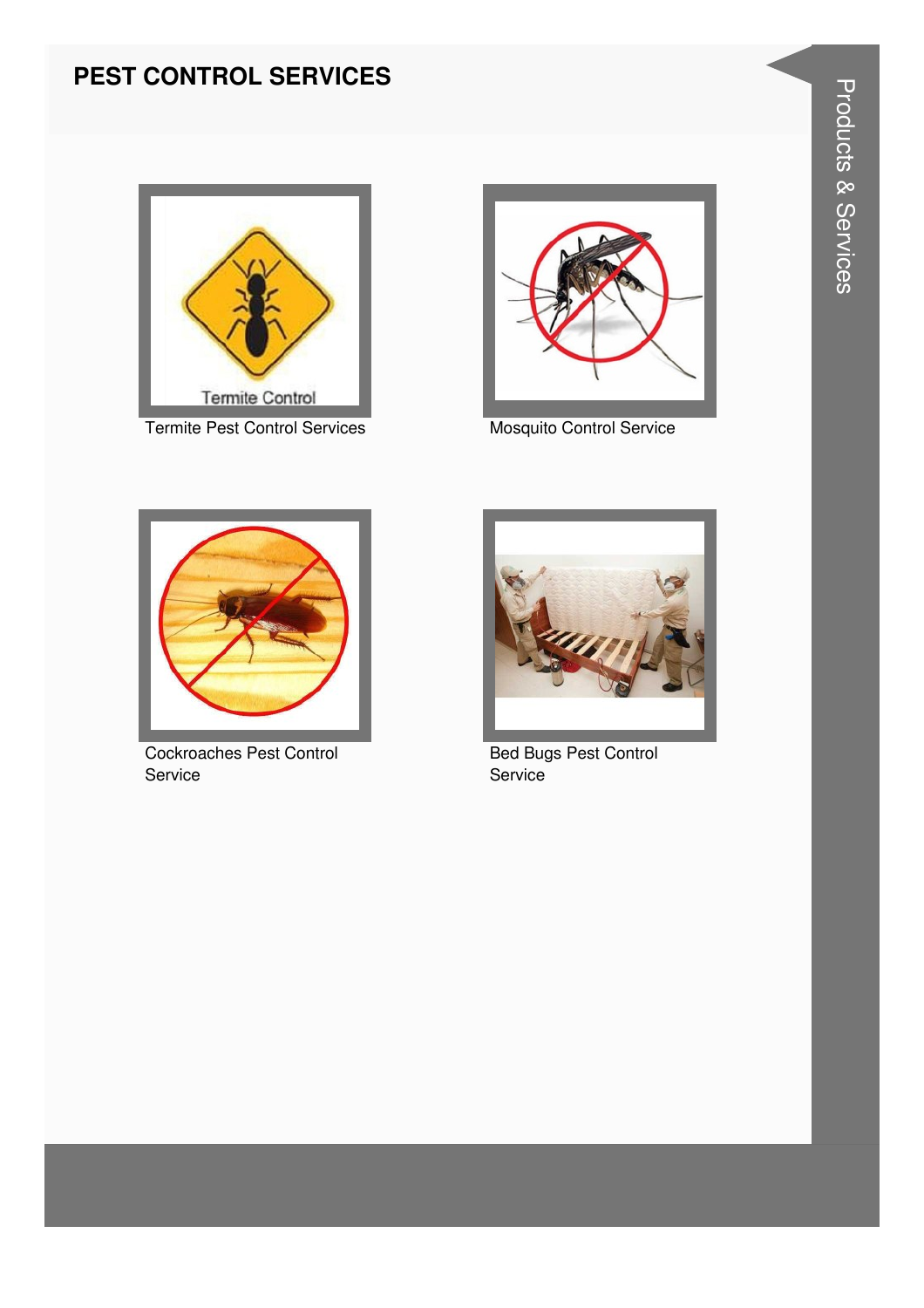## Factsheet

| Year of Establishment            | $\therefore$ 2018   |
|----------------------------------|---------------------|
| Nature of Business               | : Wholesale Trader  |
| <b>Total Number of Employees</b> | $: 11$ to 25 People |